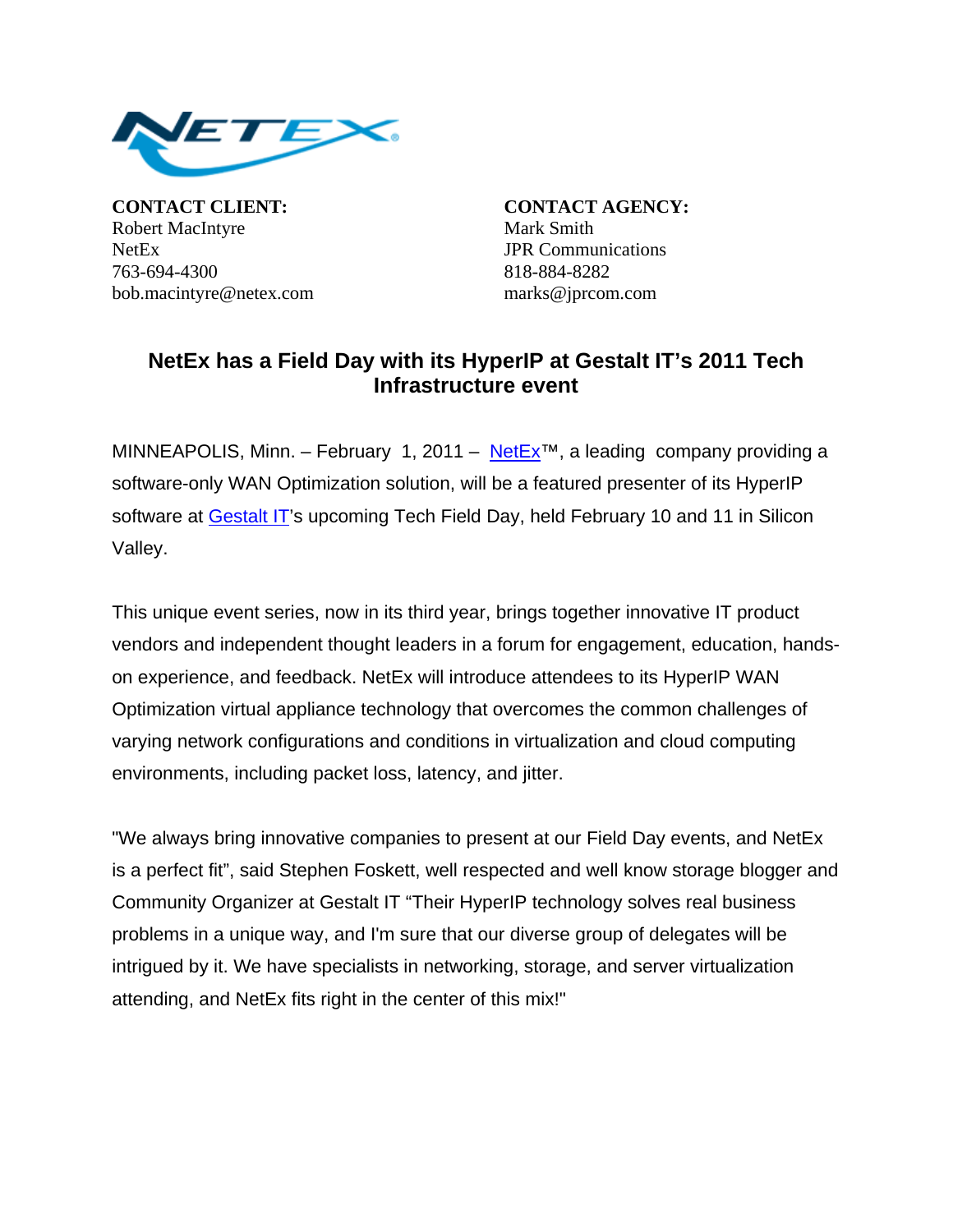Unlike events that attract vendor-supported industry analysts and spokespeople, Tech Field Day "delegates" are independent bloggers, social media mavens and technology influencers. Tech Field Day events generate thousands of tweets and dozens of blog posts and videos from delegates and bystanders alike.

"Gestalt IT Field Days offer a unique format and a dynamic, well informed audience of attendees who understand the needs of the data center IT professional," said Robert MacIntyre, NetEx vice president of business development and marketing. "It's a pleasure to be included in this select group of vendors and have the opportunity to spread the gospel of software-based WAN optimization."

Tech Field Day announcements are available via the [Events RSS feed](http://feeds.gestaltit.com/GestaltIT_Events), [@TechFieldDay](http://twitter.com/TechFieldDay) on Twitter, and the [delegate roundtable podcast](http://itunes.apple.com/us/podcast/id368385265) in iTunes.

NetEx's award-winning HyperIP is a software-only, virtualization-ready WAN optimization solution, ideal for moving large data sets across WANs securely, swiftly and seamlessly. Patent-pending technology accelerates and optimizes industry-leading data replication and file transfer applications by aggregating multiple data replication applications over a shared connection while mitigating the inherent network latency and network disruption for long-distance remote TCP data transmissions. The full version of HyperIP supports long-distance data transfers at up to 800 Mb/s, the highest performance of any WAN optimization solution on the market, and 25 to more than 100 percent faster than competitive products. Transfer speed is optimized for the full range of data management applications, including backup & remote replication and business continuance/disaster recovery (BC/DR). NetEx offers HyperIP for cloud infrastructures as a software-only configuration, enabling customers to quickly deploy the acceleration software into their existing VMware infrastructures.

Follow Netex: **B F** You **Inte** 

**About NetEx**